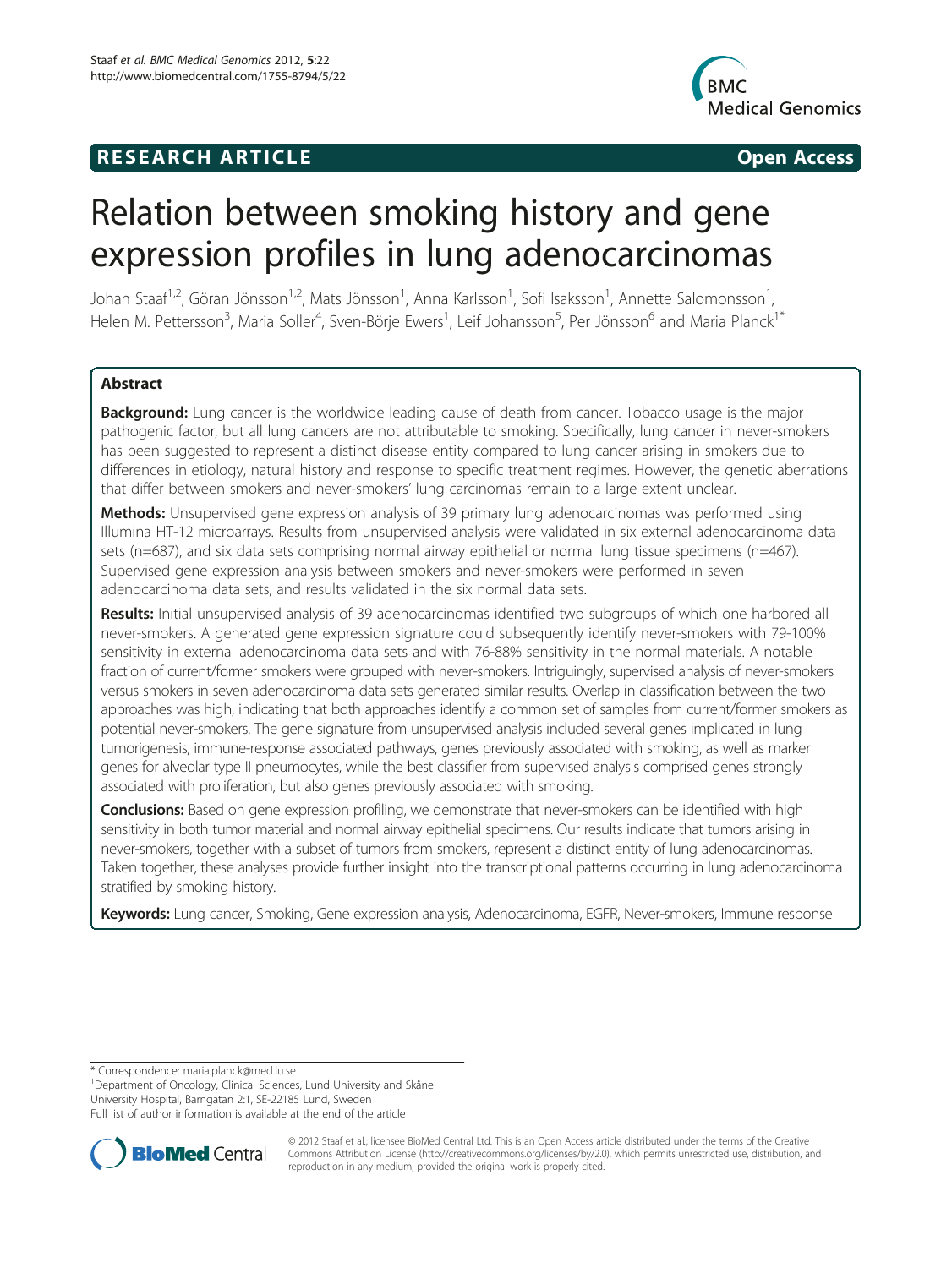#### Background

Due to high incidence and poor survival, lung cancer is the worldwide leading cause of death from cancer. Small cell lung cancer accounts for about 15% of all lung cancer diagnoses whereas non-small cell lung cancer constitutes the majority of cases, primarily including adenocarcinoma (AC) and squamous cell carcinoma. Although the use of cigarettes is the major pathogenic factor, not all cases of lung cancer can be attributable to smoking [[1\]](#page-10-0). Lung cancer in never-smokers has been suggested to represent a different disease entity compared to lung cancer arising in smokers [[2, 3\]](#page-10-0). Specifically, lung cancer in never-smokers has been associated with female sex, East Asian ethnicity, AC histology, differences in mutational pattern of EGFR, KRAS, and TP53, and response to EGFR inhibitors [[2](#page-10-0)–[4\]](#page-10-0). However, despite numerous reports of gene expression derived AC subtypes [\[5](#page-10-0)–[10](#page-10-0)], a distinct subtype comprising only or predominantly of never-smokers has not been identified. Taken together, this warrants further investigation of the transcriptional differences between AC arising in neversmokers and smokers.

In the present study, we aimed to delineate transcriptional differences between never-smokers and current/ former smokers with AC by both unsupervised and supervised gene expression analysis, combined with conventional molecular assays, measurements of pathway activation by different gene expression metagenes, and histopathological data, across several AC data sets.

#### **Methods**

#### Ethics statement

The study was approved by the Regional Ethical Review Board in Lund, Sweden (Registration no. 2004/762 and 2008/702). Written informed consent was obtained from all patients diagnosed after 2004, whereas for the retrospective part of the material, i.e. patients diagnosed earlier than 2004, study inclusion was approved by the Regional Ethical Review Board in Lund, Sweden, if patients (or their family members/survivors) not stated otherwise when they were informed about the study in 2006.

#### Patient material

39 AC were obtained from patients selected for surgery of early stage, primary lung cancer between 1989–2007 at the Skåne University Hospital, Sweden. Smoking history was obtained from patient charts and included 13 current smokers, 14 former smokers, and 10 neversmokers. Among the former smokers four patients quit smoking less than one year before surgery. None of the patients had received neoadjuvant treatment prior to surgery. Within an hour after lobectomy/pulmectomy, a biopsy from a macroscopically representative area of the tumor was selected by a lung cancer pathologist (most often LJ) and freshly frozen in −80 °C. DNA and RNA were subsequently extracted from the freshly frozen specimens, according to published protocols [[11](#page-10-0)]. Tumor histology of all original tumor blocks was confirmed by a lung cancer pathologist (LJ). With the exception of one node positive (N1) and one with non-evaluable Nstatus, all cases were T1-4N0M0. Clinical and histopathological data are summarized in Table [1](#page-2-0).

#### External lung AC expression data sets

The DCC [[12](#page-10-0)] (n = 444, Affymetrix U133A), GSE10072 [[13](#page-10-0)] (n = 58, Affymetrix U133A), GSE12667 [\[14](#page-10-0)]  $(n = 75,$  Affymetrix U133 2 plus), Beer et al. [\[7](#page-10-0)]  $(n = 86,$ Affymetrix HU6800), GSE32863 (n = 58, Illumina WG6 version 3), and GSE11[9](#page-10-0)69 [9]  $(n = 158$  including 90 AC, Agilent GPL7015) gene expression data sets were used for supervised analysis and to validate the gene signature derived from unsupervised analysis. The GSE7895 [[15](#page-11-0)] (n = 104, Affymetrix U133A), GSE19027 [\[16\]](#page-11-0) (n = 52, Affymetrix U133A), GSE19667 [\[17\]](#page-11-0) (n = 121, Affymetrix U133 2 plus), GSE11952 [[18](#page-11-0)] (n = 83, Affymetrix U133 2 plus), GSE32863 ( $n = 58$ , Illumina WG6 version 3), and GSE10072 (n = 49, Affymetrix U133A) data sets were used to investigate the gene signature from unsupervised analysis in histologically normal bronchial airway epithelial cells or normal adjacent lung tissue (GSE32863 and GSE10072). Only probe sets present on the U133A chip were used for U133 2 plus arrays in all analyses. Affymetrix data sets were MAS5 normalized and updated for probe annotations as described [[19](#page-11-0)] and individually mean-centered. Normalized expression data for GSE11969 were converted to log2 scale and mean-centered using all 158 samples from GEO. Normalized expression data for GSE32863 was obtained from GEO and were mean-centered using either all AC samples, or all normal samples respectively. Only samples in external data sets with smoking annotations were used in comparisons. Clinical and histopathological data for cases in external data sets are summarized in Table [1.](#page-2-0) Never-smoking patient history was inferred if a specific annotation existed, and/or if pack-years were equal to zero (Beer et al. and GSE11969). Pack-year data for smokers were available for GSE11969, Beer et al. GSE32863, GSE19027, GSE7895, GSE19667 and GSE11952.

#### Unsupervised gene expression analysis

Unsupervised gene expression analysis was performed on a set of 39 AC analyzed by Illumina Human HT-12 V3 microarrays (Illumina, San Diego, Ca). Total RNA was labeled in a 96-well format using the Total Prep-96 RNA amplification kit, hybridized and scanned according to manufacturer's instructions. Seventy-two lung carcinomas of various histologies were profiled similarly and quantile normalized gene expression data were extracted for all 39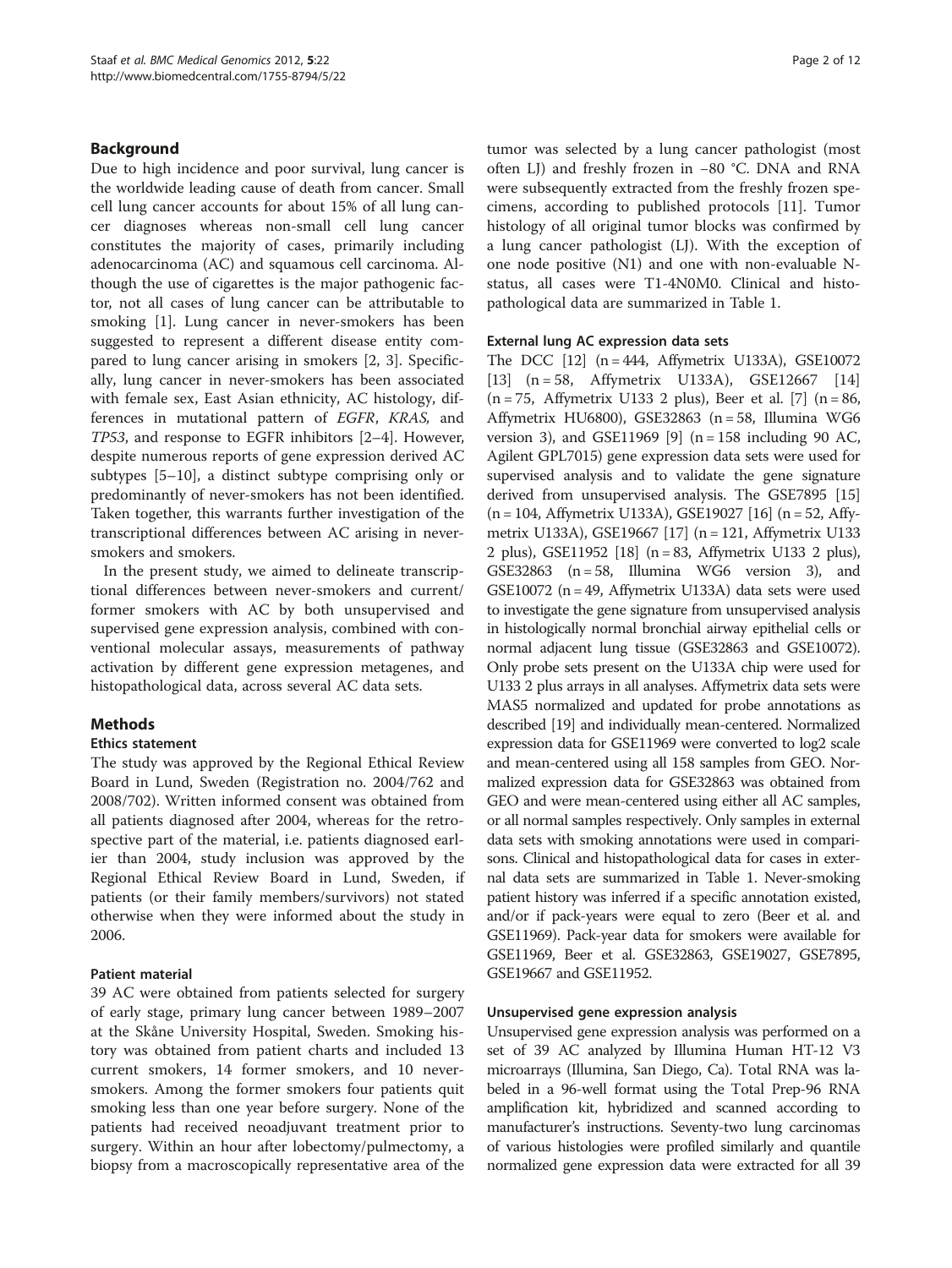#### <span id="page-2-0"></span>Table 1 Baseline data for used AC cohorts

|                              | <b>Illumina</b> | <b>DCC</b>       | GSE10072         | GSE12667              | Beer et al.       | GSE32863     | GSE11969     |
|------------------------------|-----------------|------------------|------------------|-----------------------|-------------------|--------------|--------------|
| Data set type                | Original cohort | External         | External         | External              | External          | External     | External     |
| Microarray platform          | Illumina HT12   | Affymetrix U133A | Affymetrix U133A | Affymetrix U133 2plus | Affymetrix HU6800 | Illumina WG6 | Agilent      |
| Number of AC cases*          | $39***$         | 349              | 58               | 51                    | 81                | 58           | 90           |
| Stage IA/IB/IIA/IIB/IIIA     | 10/18/4/3/2     | 84/133/16/64/45  | 5/17/3/18/9      | 2/9/0/2/2             | <b>NA</b>         | 16/18/9/2/12 | 28/24/4/9/20 |
| Median age (years)           | $69(36-83)$     | $65(35-87)$      | $67.5(45-81)$    | <b>NA</b>             | $64(41-85)$       | 70 (39-86)   | $62(32-84)$  |
| Female/Male                  | 21/18           | 187/162          | 23/35            | 24/27                 | 47/34             | 45/13        | 43/47        |
| Never-smokers/Smokers        | 10/27           | 49/300           | 16/42            | 8/43                  | 9/72              | 29/29        | 45/45        |
| Never/Current/Former smokers | 10/13/14        | 49/32/268        | 16/24/18         | 8/18/25               | 9/NA/NA           | 29/29/0      | 45/NA/NA     |
| Percentage never-smokers     | 27%             | 14%              | 28%              | 16%                   | 11%               | 50%          | 50%          |
| Never-smokers (Female/Male)  | 6/4             | 40/9             | 13/3             | 6/2                   | 9/0               | 23/6         | 35/10        |
| EGFR mutation/wt             | 4/35            | <b>NA</b>        | <b>NA</b>        | <b>NA</b>             | <b>NA</b>         | <b>NA</b>    | 32/58        |
| KRAS mutation/wt             | 12/27           | <b>NA</b>        | <b>NA</b>        | <b>NA</b>             | 36/44             | <b>NA</b>    | 10/80        |
| $P53 + /wt$                  | <b>NA</b>       | <b>NA</b>        | <b>NA</b>        | <b>NA</b>             | 16/64             | <b>NA</b>    | 29/61        |
| Mean follow-up OS (years)**  | $6.2$ (0-15.5)  | $4.3(0-17)$      | <b>NA</b>        | <b>NA</b>             | $3(0.1-9.2)$      | <b>NA</b>    | $5.5(0.5-9)$ |

\* Number of cases with smoking history.

\*\* OS: Overall survival.

\*\*\*: Two cases are not annotated for smoking.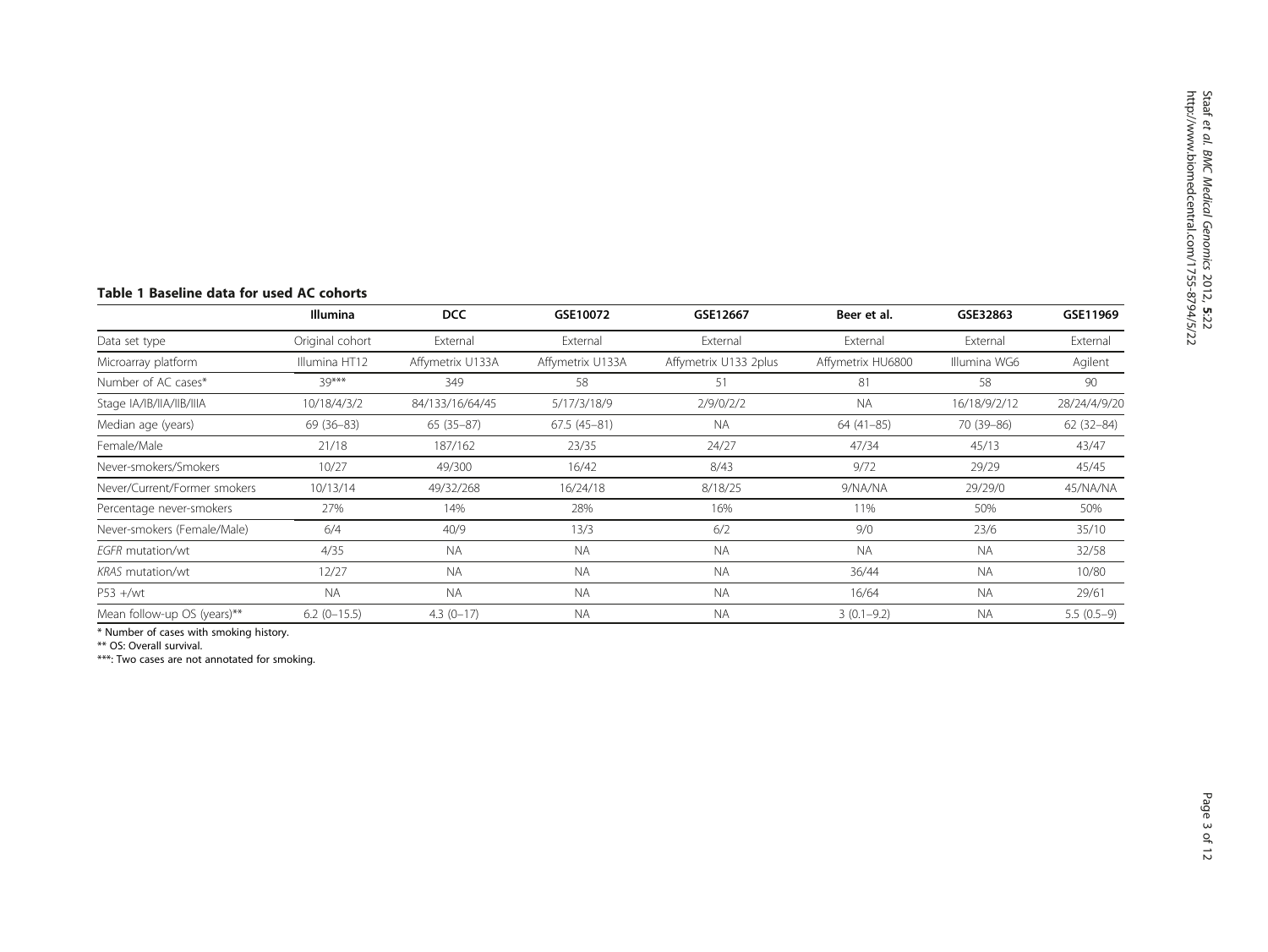AC cases from this cohort. Gene expression data for the 72 cases is available through Gene Expression Omnibus [[20](#page-11-0)] (GEO) as series GSE29016. Normalized gene expression data for the 39 AC cases were subsequently meancentered across tumors for each probe. Probes with standard deviation >1 of expression (log2ratio) across samples were used in unsupervised analyses. Hierarchical clustering was performed in MeV [[21](#page-11-0)] using Pearson correlation and complete linkage. Significance Analysis of Microarrays (SAM) analysis [\[22\]](#page-11-0), performed in MeV, was used to identify genes discriminating between groups identified from unsupervised analysis. A centroid-based gene expression signature was constructed based on discriminating genes from SAM analysis between the two clusters identified by unsupervised analysis of AC cases. Centroid values for each gene correspond to the average expression of the gene across samples in each group. Illumina probes in the gene expression signature were merged on gene identifier prior to validation in external data sets. When multiple Agilent or Affymetrix probe sets from external data sets matched a gene in the gene signature, the probe set with the highest log2ratio standard deviation across samples was selected to represent the gene. Classification of samples was performed by calculating Pearson correlations between samples and centroids, assigning samples to the gene expression centroid with the highest correlation. The latter implies that there are no unclassified samples.

## Supervised gene expression analysis based on smoking history

Supervised analyses between never-smokers and smokers (current or former) were performed for the original Illumina cohort and the DCC, GSE11969, GSE10072, GSE12667, Beer et al., and GSE32863 data sets. For each data set probes/probe sets with log2ratio standard deviation >1 across samples were identified and used in SAM analysis performed in MeV of annotated never-smokers versus smokers. Probes with false discovery rate < 5% from SAM analysis were used to create a never-smoker and a smoker gene expression centroid. Due to the fixed false discovery threshold centroid probe numbers differed between data sets. To ensure that sufficient number of up-regulated/down-regulated probes were present in the centroids for the correlation analyses, centroids were checked for number of up- or down-regulated genes. If a centroid contained  $<$  20 probes with log2 ratio fold change  $<$ 0, or  $>$ 0, respectively, then probes with higher false discovery rate were added to the centroids (up to 20 probes in either direction). Centroids for a data set were subsequently used to classify all seven data sets into either smokers or never-smokers. Probes/probe sets in gene expression signatures were merged on gene identifier prior to validation in other data sets. When multiple Agilent, Affymetrix or Illumina probe sets matched a gene in

a gene signature, the probe set with the highest log2ratio standard deviation across samples was selected to represent the gene. Classification of samples was performed by calculating Pearson correlations between samples and centroids, assigning samples to the gene expression centroid with the highest correlation. The latter implies that there are no unclassified samples. To investigate the effect of different classification thresholds, we also applied fixed Pearson correlation cut-offs for the DCC-derived centroid classifier, ranging from 0 (all samples classified) to 0.4. This introduced unclassified samples with increasing cutoffs.

#### Gene expression metagenes for measuring activation of different pathways

A gene expression metagene for proliferation was created by taking the average log2ratio of genes in the CIN70 signature [[23\]](#page-11-0). Gene expression metagenes for 27 cellular processes originally reported by Bryant et al. [\[5](#page-10-0)], referred to as pathways hereon, were computed as described [[5\]](#page-10-0). For external Affymetrix data sets the pathway probe set annotations from Bryant et al. [[5](#page-10-0)] were used to compute mean pathway expression, otherwise matching was made based on gene symbol.

## Functional pathway analysis

Functional analysis was performed using LitVAn [\[24](#page-11-0)] and the Ingenuity Pathway Analysis (IPA) software (Ingenuity Systems Inc, Redwood City, CA). For IPA, a p-value  $< 0.05$  for a canonical pathway was considered significant.

## Immunohistochemistry

Immunohistochemical (IHC) staining was performed on 3 μm sections after deparaffinization and rehydration. Heat induced antigen retrieval was performed in low pH buffer (PTEN, Dako S1699), high pH buffer (pAKT, Dako S2367) or TE buffer (CD117/cKIT). Antibodies were obtained from either Cell Signaling Technology (PTEN; 1:100 dilution) or Dako (pAKT; 1:15 dilution, CD117/cKIT; 1:500 dilution). Stainings were visualized using Envision™ (pAKT, CD117/cKIT) or LSAB™ (PTEN) (Dako). EGFR were stained using the mouse monoclonal anti-human EGFR clone 2- antibody and the EGFR pharmDX kit (Dako). After IHC staining, sections were counterstained with hematoxylin, dehydrated and mounted.

## Mutation analysis

KRAS mutations were investigated using the TheraScreen K-ras mutation kit (Qiagen). The assay was performed according to the manufacturers' instructions on a Rotor Gene 3000 instrument (Corbett Research). Mutations of exon 18 through 21 of the EGFR gene and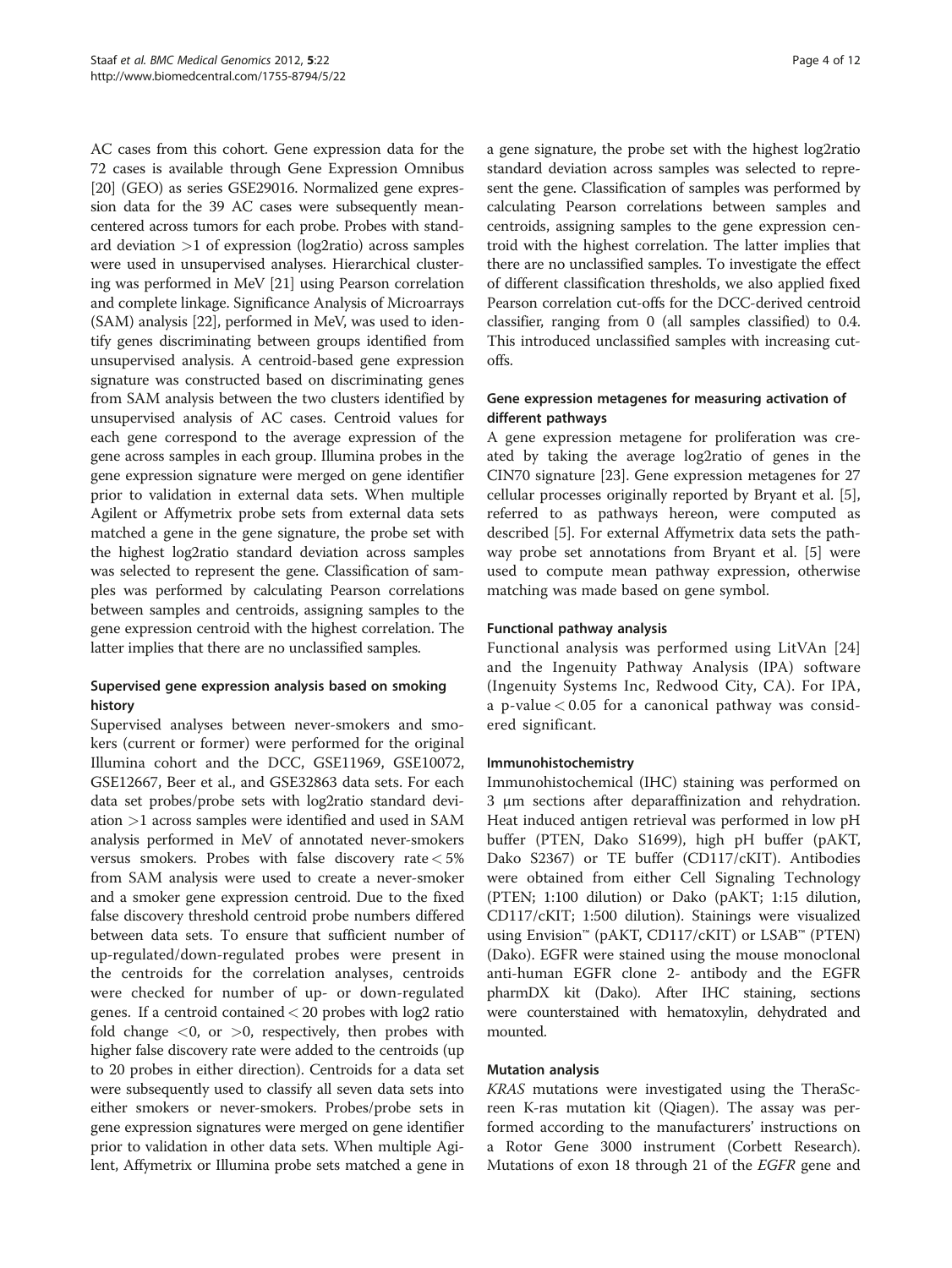of exons 9 and 20 of the PIK3CA gene were analyzed by direct DNA sequencing using the BigDye Terminator Cycle Sequencing Kit v1.1 (Applied Biosystems). Sequencing products were separated by capillary electrophoresis in an ABI 3130xl Genetic Analyzer (Applied Biosystems) and the sequence curves were analyzed using the 3100 data collection software (Gene Code Corporation). All sequence alterations were confirmed after a repeated extraction of DNA.

#### Quantitative real time-PCR

Quantitative real time-PCR was performed using Rotor Gene 3000 (Corbett Research) and the binding dye  $iTaqTM$  SYBR<sup>®</sup> Green Supermix (BIO-RAD). To determine the copy number of the EGFR gene we used the genes for albumine and glucokinase as controls. The ratios were compared to similar ratios of control DNA. A standard curve for each run was constructed from serial dilutions. The CT-threshold was set to 0.2. Amplification mixes (20 μL) contained 10 ng sample DNA, 10μL binding dye, 1μL primer and dH2O. Thermal cycling conditions comprised 10 min at 95 °C and 45 cycles at 95 °C for 15 s, 55 °C at 30s and 72 °C at 30s. All the samples were analyzed in triplicate and the serial dilutions were performed in duplicates. Relative gene copy numbers were calculated using the Pfaffl method representing average values of EGFR gene copy numbers in relation to albumin and glucokinase. Ratio ≥1.5 signified amplification.

#### Results

#### Unsupervised gene expression analysis identifies subgroups of lung adenocarcinoma associated with smoking history

To investigate whether AC arising in never-smokers display marked transcriptional differences compared to AC arising in smokers, we first performed unsupervised analysis of 39 well-characterized AC with a comparatively high proportion of never-smokers (Table [1](#page-2-0)). Intriguingly, this analysis identified two main subgroups, referred to as AC1 and AC2 hereon, of which one (AC1) harbored all never-smokers  $(n = 10)$  together with 56% of smoker cases ( $p = 0.02$ , Fisher's exact test) (Figure [1\)](#page-5-0). Moreover, never-smokers within AC1 did not form an apparently distinct subgroup compared to current or former smokers in the same cluster (Figure [1\)](#page-5-0). Since, stratification of smokers into current and former revealed no significant differences between AC1 and AC2, with 46% of all current smokers and 64% of all former smokers being classified as AC1 ( $p = 0.45$ , Fisher's exact test) (Figure [1](#page-5-0)), we refer to current/former smokers as smokers hereon if not stated otherwise. In addition, of the four former smokers that quit smoking  $\langle 1 \rangle$  year before surgery, 50% were found in AC1 and 50% in AC2. To further characterize AC1 and AC2 we used available clinical and molecular data for the 39 AC cases. Two main differences between

the two subgroups were observed: 1) a strong association of AC2 with positive cKIT IHC staining  $(p = 0.003,$  Fisher's exact test) and  $KIT$  mRNA overexpression ( $p < 0.00001$ , Wilcoxon's test), and 2) association of AC1 with an increased EGFR activity compared to AC2. The latter was supported by: 1) three of four EGFR mutations and the two EGFR amplifications were found in AC1 (Figure [1\)](#page-5-0), 2) elevated mRNA expression level of an EGFR metagene [[5](#page-10-0)] in AC1 cases compared to AC2 ( $p = 0.01$ , Wilcoxon's test), and 3) a trend for association of positive EGFR IHC staining with AC1 ( $p = 0.17$ , Fisher's exact test). Notably, expression levels of the KIT gene and the EGFR metagene differed between: a) smokers in AC1 compared to  $AC2$  ( $p = 0.0002$  and 0.04, respectively Wilcoxon's test), b) between AC1 never-smokers and AC2 smokers (EGFR-metagene trend-like) (p< 0.00001 and 0.12, respectively Wilcoxon's test), but not between smokers vs never-smokers within AC1 ( $p > 0.05$ , Wilcoxon's test). In contrast, the two AC subgroups were not associated with differences in KRAS mutation status, PTEN IHC status, pAKT IHC status, gender or overall survival (OS) ( $p > 0.05$ , Fisher's exact test, Wilcoxon's test, logrank test). The CIN70 metagene expression, used as a proliferation estimate, did not differ between AC1 and AC2 in general, or between smokers within subgroups  $(p > 0.05,$  Wilcoxon's test). However, within the AC1 group, as well as in a general comparison, never-smokers showed lower expression of the CIN70 metagene compared to smokers ( $p = 0.01$ , and  $p = 0.007$ respectively, Wilcoxon's test).

#### Validation of the association of adenocarcinoma subgroups with smoking history in external AC data sets

To validate the association between the AC1 gene expression pattern and never-smoking status we first delineated transcriptional differences between the original AC clusters by SAM analysis. This analysis identified 176 differentially expressed probes, representing 140 genes, at a false discovery rate of <3.5% between the two subgroups. Next, we constructed a centroid-based gene expression signature using significant probes from the SAM analysis for validation in external gene expression studies (in [Add](#page-9-0)[itional file 1: Table S1](#page-9-0)). We applied this signature to the DCC, GSE10072, Beer et al., GSE11969, GSE12667, and GSE32863 gene expression data sets comprising a total of 811 AC cases, of which 687 had available smoking status. These 687 cases represent tumors of various stage, differentiation, patient ethnicity, sex, and age, and, notably, have been analyzed by different microarray platforms. Convincingly, the gene expression signature showed high sensitivity (79–100%) in classifying cases annotated as neversmokers as AC1 in all data sets (Table [2](#page-5-0)). Also, the proportions of smokers classified as AC1 in the AC data sets were similar to our original data (Table [2\)](#page-5-0). Stratification of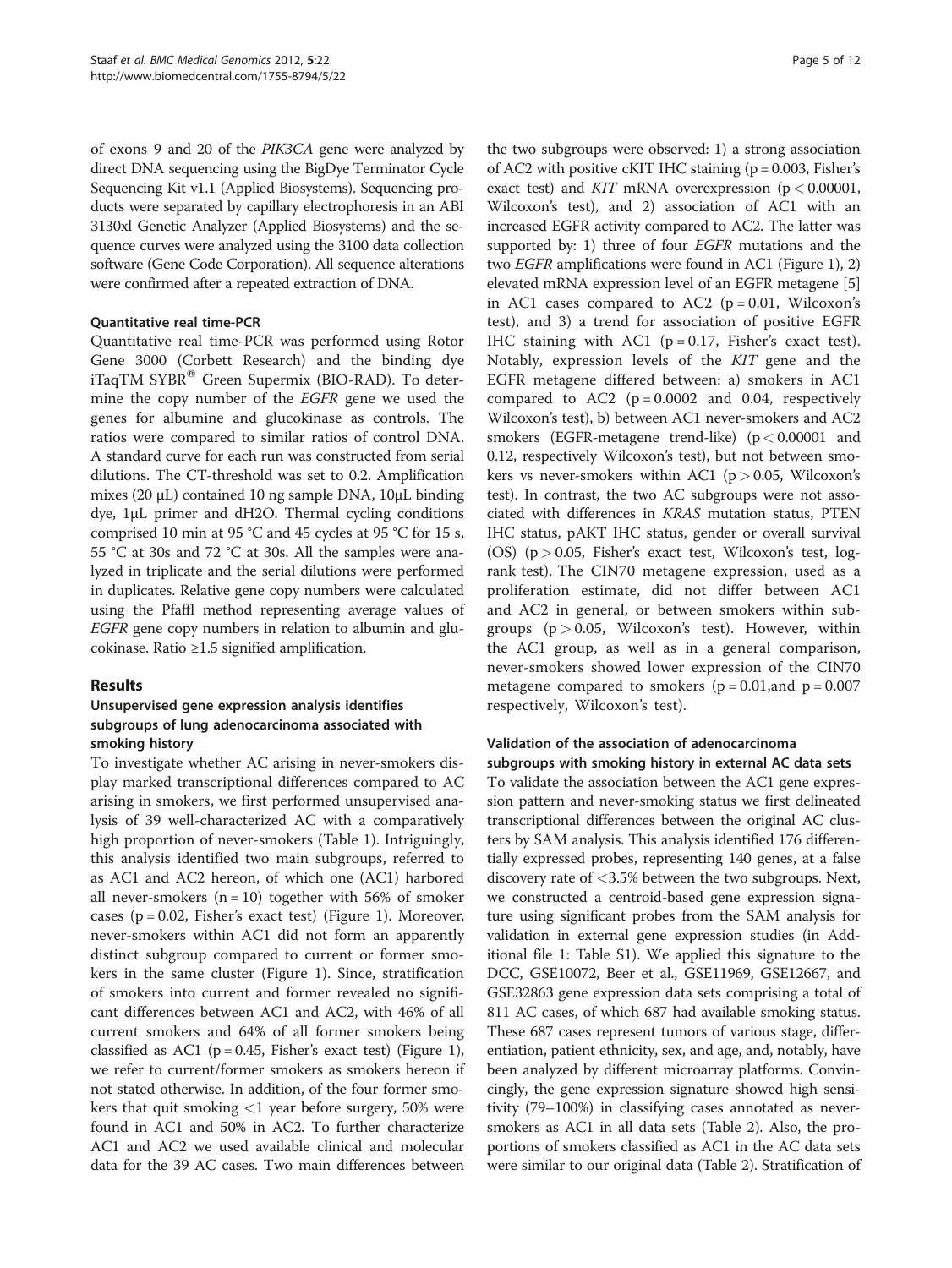<span id="page-5-0"></span>

AC smokers into former or current smokers for the DCC, GSE10072, GSE32863 and GSE12667 data sets showed that 55–67% of former smokers and 31–46% of current smokers were classified as AC1, again representing similar proportions as in our original data set (Table 2). In addition, analysis of pack-year data from Beer et al., GSE32863, and GSE11969 revealed no significant difference between smokers in AC1 compared to AC2 ( $p > 0.05$ ) all comparisons, Student's t-test).

## Comparison of adenocarcinoma subgroups with results from supervised analysis based on smoking history

Given the high sensitivity but low specificity of the AC1/ AC2 classification in identifying never-smokers we sought

to further investigate transcriptional differences between never-smokers and smokers. Using supervised gene expression analysis in the original 39 AC cohort and six validation data sets we generated never-smoker and smoker gene expression centroids for each data set (in [Additional file 1:](#page-9-0) [Table S1\)](#page-9-0). Centroids for a data set were subsequently used to classify all other data sets into either smokers or neversmokers (see Methods). The centroid classifiers derived from the DCC and GSE10072 data sets showed the best performance in correctly identifying never-smokers across different data sets (Table [3\)](#page-6-0), with performance similar to validation results from the unsupervised analysis (Tables 2 and [3\)](#page-6-0). Similar to the AC1 and AC2 classification a high percentage of smokers were classified as never-smokers by

| Table 2 Association of AC1/AC2 subgroups in external AC data sets with smoking history |  |  |  |  |  |
|----------------------------------------------------------------------------------------|--|--|--|--|--|
|----------------------------------------------------------------------------------------|--|--|--|--|--|

| Data set    | Nbr NS/smokers* | Nbr NS/CS/FS* | Nbr NS classified<br>as AC1 | % smokers classified<br>as AC1 (All/CS/FS) | Fisher's exact test<br>P-value $**$ |
|-------------|-----------------|---------------|-----------------------------|--------------------------------------------|-------------------------------------|
| <b>DCC</b>  | 49/300          | 49/32/268     | 45 (92%)                    | 53/31/55                                   | $4 \times 10^{-8} / 0.01$           |
| GSE10072    | 16/42           | 16/24/18      | 15 (94%)                    | 55/46/67                                   | 0.005/0.22                          |
| GSE12667    | 8/43            | 8/18/25       | 8 (100%)                    | 49/33/60                                   | 0.007/0.12                          |
| Beer et al. | 9/72            | 9/NA/NA       | 8 (89%)                     | 53/NA/NA                                   | 0.07/NA                             |
| GSE11969    | 45/45           | 45/NA/NA      | 37 (82%)                    | 58/NA/NA                                   | 0.02/NA                             |
| GSE32863    | 29/29           | 29/29/0       | 23 (79%)                    | 38/38/NA                                   | 0.003/NA                            |

\* NS: never-smoker, CS: current smoker, FS: former smoker.

\*\* Calculated from a 2×2 contingency table summarizing number of never-smokers and smokers for each AC subgroup (first p-value), or number of CS and FS for each AC subgroup (second p-value).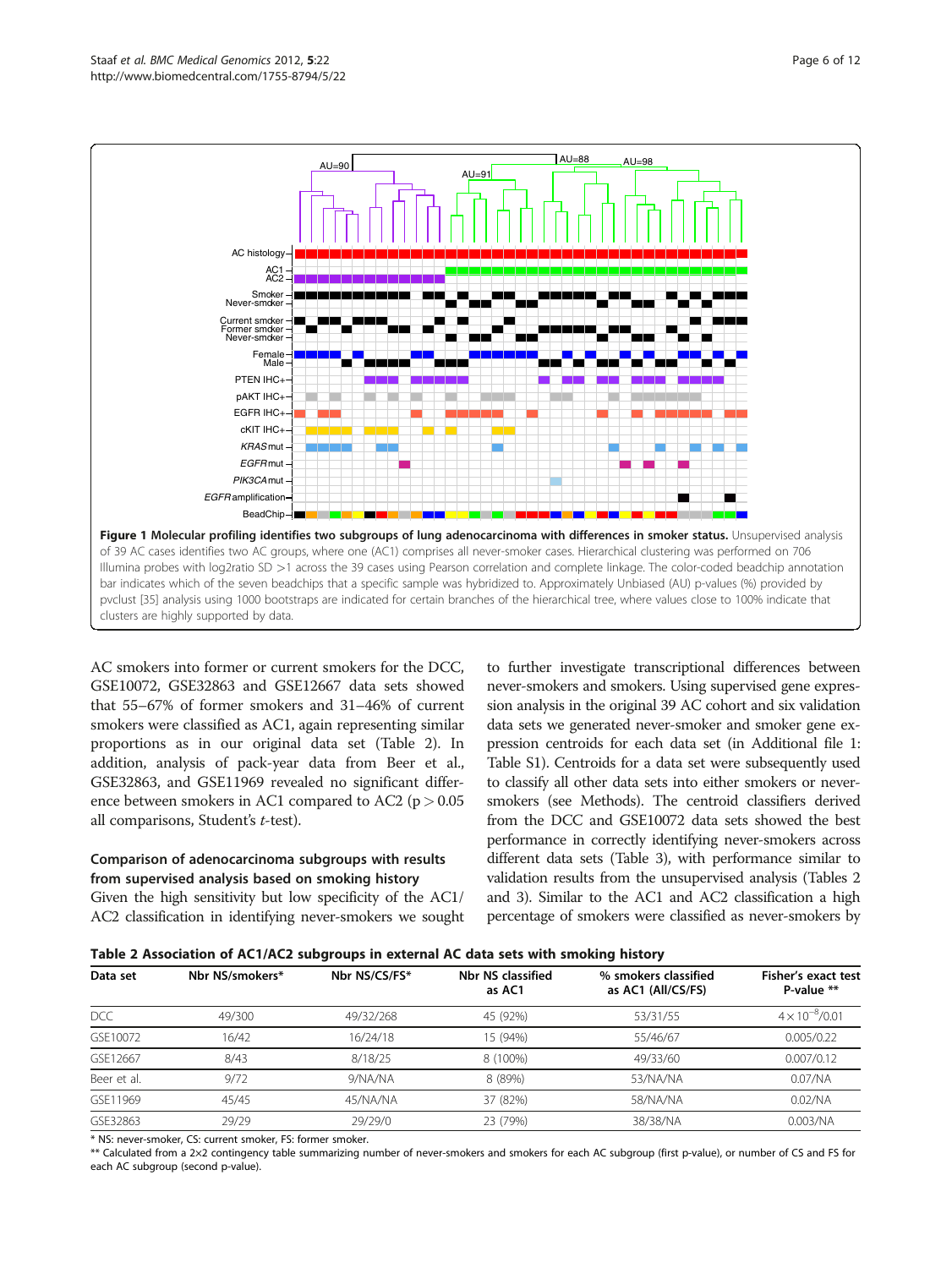<span id="page-6-0"></span>all centroid classifiers across data sets (14–60%) (in [Add](#page-9-0)[itional file 2: Table S2\)](#page-9-0). Moreover, stratification of smokers into current and former smokers revealed that notable fractions of both current (4–52%) and former smokers (28– 61%) were classified as never-smokers by the centroid classifiers across data sets (in [Additional file 2: Table S2\)](#page-9-0). Notably, the classifier from GSE32863 generated from comparison of 29 never-smokers and 29 current-smokers did not perform better than classifiers from the DCC and GSE10072 data sets constructed from comparison of never-smokers versus a mix of current and former smokers (Table 3). To further explore this finding we also constructed a classifier from SAM analysis of current versus never-smokers in the DCC set. However, this classifier did not show improved sensitivity in identifying never-smokers across the seven data sets compared to the original DCCclassifier (data not shown), in line with findings by Landi et al. [\[13\]](#page-10-0) that lung cancer gene expression is to a large extent similar in current and former smokers.

To investigate whether classification sensitivity and specificity could be improved we applied a series of more stringent classification thresholds for the DCCderived classifier specifically (see Methods). Notably, increased classification stringency improved sensitivity only slightly, specificity less, while introducing a large number of unclassified samples across the seven tested data sets for this classifier (in [Additional file 3: Figure S1](#page-9-0)). Notably, in the DCC, GSE10072, GSE12667, GSE11969, Beer et al., GSE32863, and original Illumina cohort 87%, 92%, 71%, 82%, 80%, 78% and 95%, respectively, of samples classified as never-smokers by the DCC classifier were also classified as AC1. Moreover, analysis of pack-year data from Beer et al., GSE32863, and GSE11969 revealed no significant difference between smokers classified differently by the DCC-classifier  $(p > 0.05$  all comparisons, Student's  $t$ -test). Taken together, these comparisons indicate that the unsupervised and supervised approaches both identify a core set of samples as "potential never-smokers" that comprises both true neversmokers and smokers, with the latter including both current and former smokers.

#### Functional analysis of gene signatures from unsupervised and supervised analysis

Functional analyses of the AC1/AC2 and DCC-derived gene signatures were performed using LitVAn [\[24\]](#page-11-0) and IPA. For the AC1/AC2 signature LitVAn analysis revealed that genes with lower expression in AC1 showed enrichment for only a few gene ontology terms, e.g., fibrinogen. In contrast, LitVAn, and IPA both identified a strong association of genes overexpressed in AC1 with different immunological functions (in [Additional file 4: Table S3\)](#page-10-0).

LitVAn analyses of the centroid classifiers from supervised analysis showed that terms associated with proliferation were the main functional associations of classifiers derived from analysis of the DCC (in [Additional file 4:](#page-10-0) [Table S3\)](#page-10-0), GSE12667, and GSE10072 data sets. The strong influence of proliferation was further highlighted by the marked differences in CIN70 metagene expression between classification groups for the DCC classifier across investigated data sets (in [Additional file 5: Figure S2\)](#page-10-0). Notably, the AC1/AC2 classification showed a similar CIN70 expression pattern as the DCC classifier across the majority of data sets, with lower expression in the AC1 group harboring the true never-smokers, despite differences in functional associations (in [Additional file 5: Figure S2](#page-10-0)). This similarity in CIN70 expression is likely explained by the previously described high overlap between the two classifiers. Moreover, in the GSE11969 data set, representing the only external data set with EGFR, KRAS, and TP53 mutation data, both the AC1/AC2 signature and the DCC derived classifier were strongly associated with *EGFR* mutations  $(p = 0.002$  and 0.001 respectively, Fisher's exact test), but not with KRAS or TP53 mutations. In further support of the latter finding, the AC1/AC2 signature and the DCC-classifier were also not associated with p53 status or KRAS mutations in the Beer et al. data set.

|                      | DCC <sup>A</sup> | GSE10072 <sup>A</sup> | GSE11969 <sup>A</sup> | GSE12667 <sup>A</sup> | GSE32863 <sup>A</sup> | Beer <sup>A</sup> | Illumina <sup>A*</sup> |
|----------------------|------------------|-----------------------|-----------------------|-----------------------|-----------------------|-------------------|------------------------|
| DCC centroids        | 88%**            | 88%                   | 93%                   | 100%                  | 86%                   | 89%               | 80%                    |
| GSE10072 centroids   | 90%              | $100\%$ **            | 87%                   | 100%                  | 76%                   | 100%              | 80%                    |
| GSE11969 centroids   | 78%              | 88%                   | 89%**                 | 100%                  | 59%                   | 89%               | 80%                    |
| GSE12667 centroids   | 76%              | 88%                   | 82%                   | $100\%$ **            | 66%                   | 56%               | 60%                    |
| GSE32863 centroids   | 78%              | 81%                   | 93%                   | 88%                   | $97\%$ **             | 100%              | 90%                    |
| Beer centroids       | 84%              | 94%                   | 87%                   | 100%                  | 76%                   | $100\%$ **        | 70%                    |
| Illumina centroids * | 76%              | 75%                   | 89%                   | 88%                   | 76%                   | 78%               | $100\%$ **             |

Table 3 Identification of never-smokers based on supervised analysis of never-smokers versus smokers in seven AC data sets

<sup>A</sup> Sensitivity in identifying true never-smokers of a supervised classifier (rows) when applied to a specific data set (columns).

\* The original cohort of 39 AC.

\*\* Classifier applied to its own training data.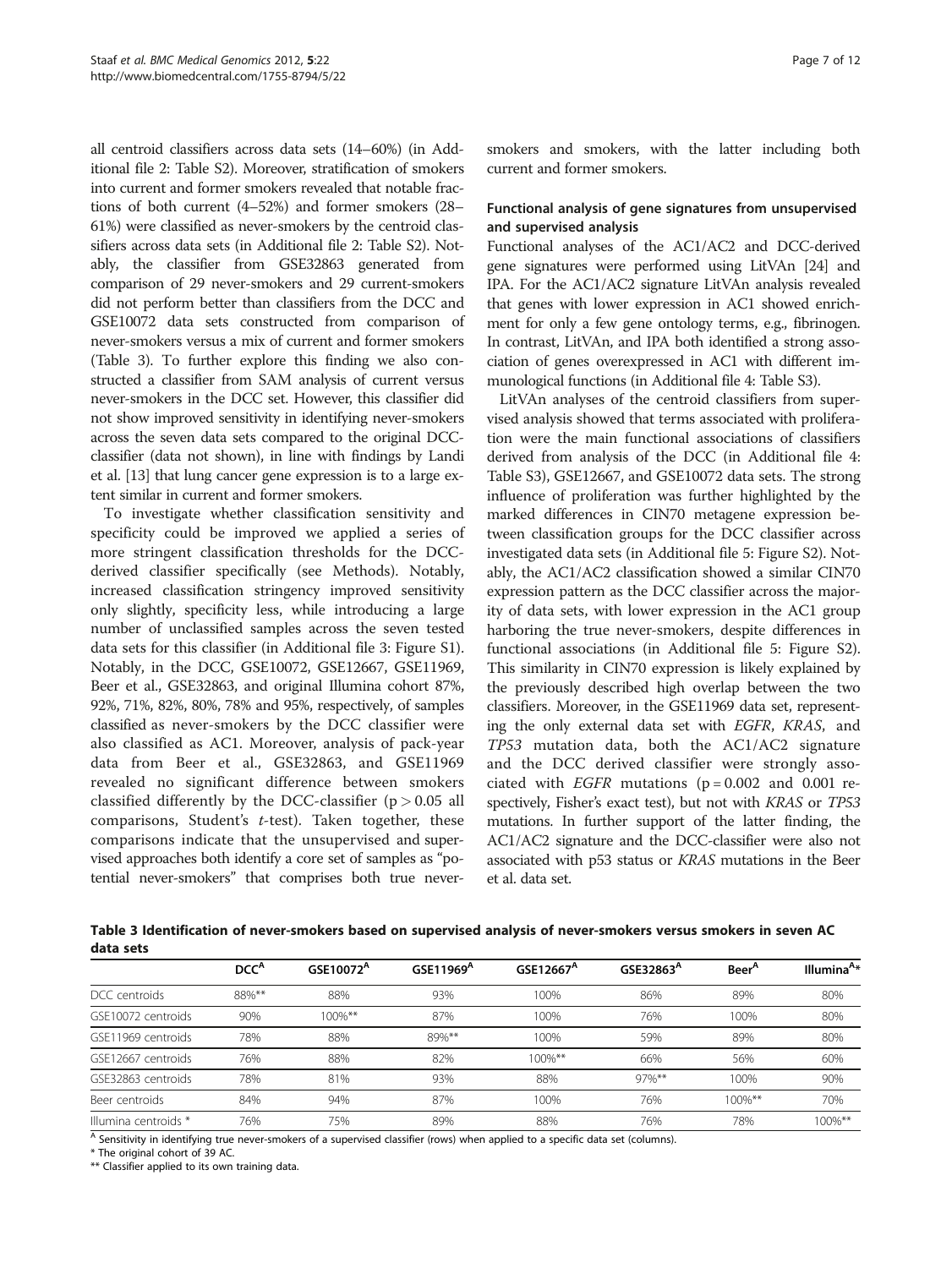## Association of tumor derived gene signatures with smoking history in normal airway epithelial samples and adjacent lung tissue

To further investigate results from unsupervised and supervised analysis of tumor cases we applied the AC1/AC2 gene signature and the DCC classifier to four data sets comprising 360 gene expression profiles of histologically normal bronchial airway epithelial specimens. Convincingly, for both the AC1/AC2 signature and the DCC classifier similar results were obtained as for classification of AC data sets, i.e. high sensitivity in identifying never-smokers however with a notable fraction of smoker cases classified as "potential never-smokers" (Table [4](#page-8-0)). Stratification of smokers into former or current smokers showed that 55–61% of former smokers and 23–54% of current smokers were classified as AC1 across the different data sets, while corresponding numbers for the DCC-classifier were 45– 75% and 21–40% (Table [4](#page-8-0)). Analysis of pack-year data from smokers in GSE19027, GSE7895, GSE19667 and GSE11952 revealed no significant difference between AC1 smokers compared to AC2 smokers, or for smokers classified differently by the DCC-classifier  $(p > 0.05$  all comparisons, Student's t-test, in [Additional file 6: Figure](#page-10-0) [S3](#page-10-0)). For former smokers in GSE7895 with available data on time since smoking cessation there was no difference between AC1 and AC2 classified cases, or between DCCclassification ( $p = 0.46$  and  $p = 0.14$ , respectively, Wilcoxon's test). Moreover, there was no difference between classifications (AC1/AC2, DCC-classifier) regarding whether smokers in GSE19027 developed cancer or not ( $p = 0.38$ ,  $AC1/AC2$  and  $p = 0.40$  DCC-classifier, Fisher's exact test). Overlap between the two classifications were lower in the normal airway data sets compared to AC data sets, as 49%, 64%, 55%, and 61% of cases classified as neversmokers by the DCC derived signature were also classified as AC1 in GSE7895, GSE19027, GSE19667, and GSE11952 respectively. The higher discrepancy between classifications was also evident in the expression of the CIN70 metagene in the four data sets (in [Additional file 7:](#page-10-0) [Figure S4](#page-10-0)).

Moreover, we also investigated the AC1/AC2 and DCC classifiers in normal adjacent lung tissue  $(n = 107)$ included in two of the AC data sets (GSE32863 and GSE10072). Notably, results for the AC1/AC2 classification and the DCC classifier were in line with the four normal airway epithelial data sets (Table [4\)](#page-8-0). Again, analysis of pack-years in GSE32863 revealed no difference between AC1-smokers and AC2-smokers, or for the DCC-classifier ( $p = 0.35$  and  $p = 0.08$ , respectively, Student's t-test, in [Additional file 6: Figure S3\)](#page-10-0). Moreover, overlap between AC1/AC2 and DCC classifications were similar to the airway data sets as 61% and 69% of cases classified as never-smokers by the DCC derived signature were also classified as AC1 in GSE10072 and GSE32863 respectively.

#### **Discussion**

The genetic basis for initiation and development of lung carcinoma has a clinical impact through targeted therapeutics, diagnostic tools, prognostics, and predictive markers. Gene expression and genomic profiling have been used extensively in lung cancer to dissect the diversity of the disease and to derive prognostic gene signatures [[5,6](#page-10-0), [8,10](#page-10-0)[,25,26\]](#page-11-0). Furthermore, such high throughput studies have also been performed to identify gene signatures associated with cigarette smoking in both tumor and bronchial epithelial tissue [\[13](#page-10-0)[,15,16](#page-11-0)]. Indeed, lung cancer in neversmokers is among the top ten causes of cancer mortality in the world and successful genome-wide characterization of lung cancer stratified by patients' smoking history may have large future implications for evaluation of lung cancer risk in the absence of smoking. However, although lung cancer in never-smokers has been suggested to represent a different disease entity compared to cancers arising in smokers [[2,3](#page-10-0)], numerous reports of gene expression derived AC subtypes have reported consistent lack of a never-smokers' or a never-smoker predominant AC subtype [\[5](#page-10-0)–[10\]](#page-10-0).

In the current study we aimed to delineate transcriptional differences between AC arising in smokers and never-smokers in seven AC data sets by both unsupervised and supervised gene expression analysis. Notably, these data sets were analyzed by different microarray platforms and represent patient materials of different stage, differentiation, ethnicity, age, and sex. Our initial unsupervised analysis of a small, but well characterized AC cohort  $(n = 39)$  broadly divided cases into two main subgroups termed AC1 and AC2 (Figure [1](#page-5-0)). Intriguingly, AC1 harbored all never-smokers together with more than half of AC smoker cases, including both current and former smokers. We next validated the association of the AC1 group with never-smoking patient status through a derived gene expression signature in six larger external AC data sets (Table [2\)](#page-5-0) and, notably, across all validation sets, confirmed the existence of an AC1 profile displaying roughly similar proportions of smokers (current/former) and never-smokers as in the original cohort (Table [2\)](#page-5-0). Importantly, although the gene signature for the AC1 and AC2 subgroups was derived from initial analysis of a small cohort comprising only nine never-smokers, it was successfully validated across much larger AC data sets, e.g., the DCC  $(n = 349)$ , profiled by different microarray platforms and comprising in total 687 AC tumor cases. Moreover, characteristics of the AC1 and AC2 groups appear consistent with findings from several studies demonstrating differences between smokers and never-smokers with AC. This includes association with female sex in two of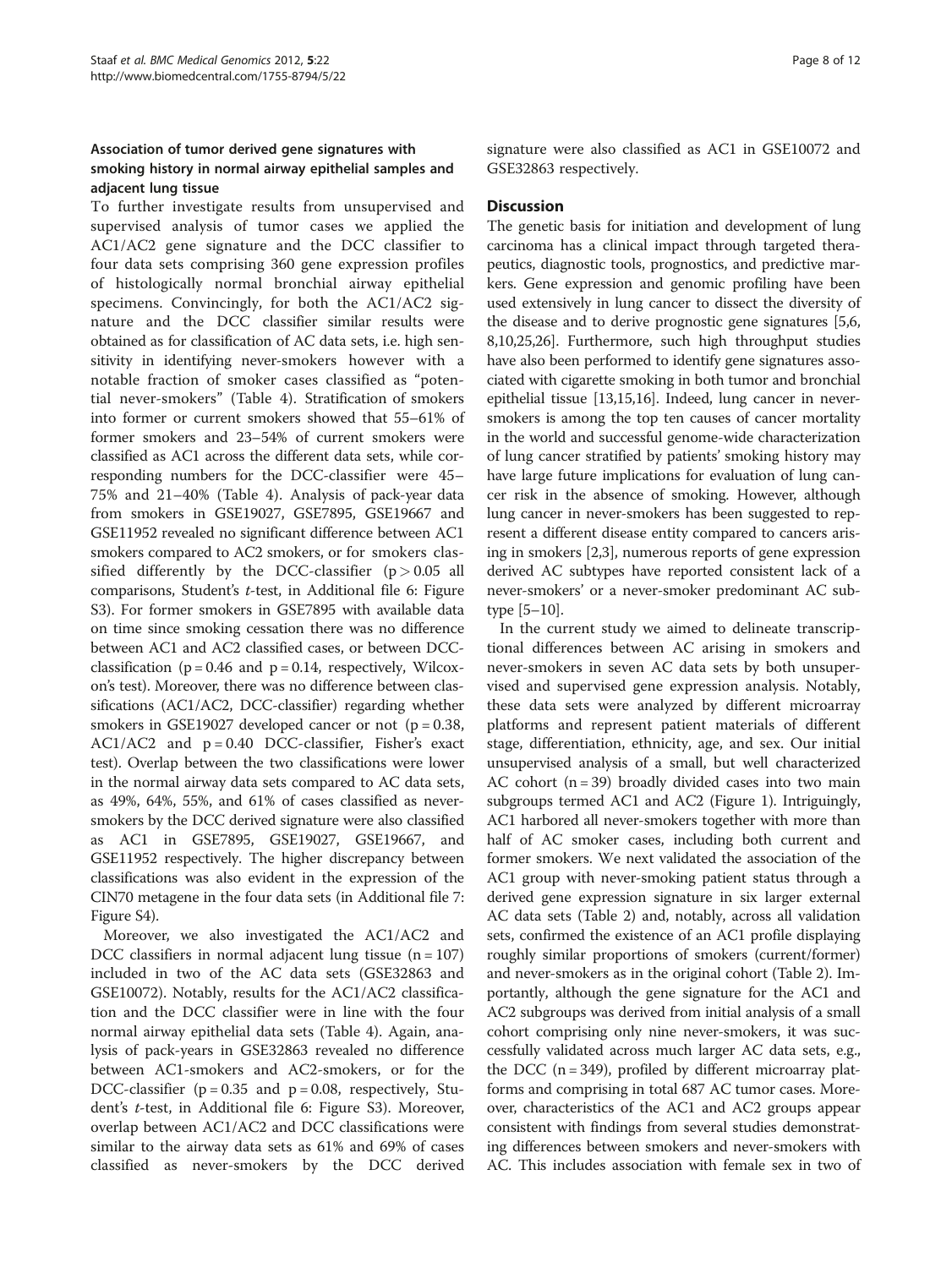| Data set              | Number NS/<br>$S/CS/FS*$ | Number NS<br>classified as AC1 | % S/CS/FS<br>classified as AC1 | P-value AC1/AC2<br>classification** | Number correctly<br>identified NS by<br>DCC signature*** | % S/CS/FS classified<br>as never-smokers by<br>DCC signature | P-value DCC<br>classification** |
|-----------------------|--------------------------|--------------------------------|--------------------------------|-------------------------------------|----------------------------------------------------------|--------------------------------------------------------------|---------------------------------|
| GSE19027              | 8/44/24/20               | 7 (88%)                        | 55/54/55                       | 0.12                                | 8 (100%)                                                 | 45/21/75                                                     | 0.005                           |
| GSE7895               | 21/83/52/31              | 16 (76%)                       | 37/23/61                       | 0.003                               | 16 (76%)                                                 | 42/40/45                                                     | 0.007                           |
| GSE19667              | 48/73/NA/NA              | 38 (79%)                       | 33/NA/NA                       | $8 \times 10^{-7}$                  | 31 (65%)                                                 | 33/NA/NA                                                     | 0.0008                          |
| GSE11952              | 38/45/45/0               | 29 (76%)                       | 29/29/0                        | $2 \times 10^{-5}$                  | 21 (55%)                                                 | 38/38/0                                                      | 0.13                            |
| GSE32863 <sup>A</sup> | 30/28/28/0               | 23 (77%)                       | 39/39/0                        | 0.007                               | 24 (80%)                                                 | 39/39/0                                                      | 0.003                           |
| $GSE10072^A$          | 15/34/16/18              | 2 (80%)                        | 44/38/50                       | 0.03                                | 13 (87%)                                                 | 44/38/50                                                     | 0.01                            |

<span id="page-8-0"></span>Table 4 Association of the AC1/AC2 and DCC signature with smoking history in normal airway epithelial samples, and adjacent lung tissue

\* NS: never-smoker, S: smoker, CS: current smoker, FS: former smoker.

\*\* Fisher's exact P-value calculated from a 2×2 contingency table summarizing number of never-smokers and smokers for each classification group.

\*\*\* NS classified as never-smoker by the classifier.

<sup>A</sup> Adjacent normal lung tissue data set.

the external AC data sets (DCC and GSE10072, data not shown), successful validation in patient cohorts of different ethnicity, higher proliferation in smoking compared to never-smoking cases within AC1 [\[13\]](#page-10-0), and association of AC1 with increased EGFR activity (GSE11969 and our original data). Moreover, in line with subtypes reported by Takeuchi et al. [\[9](#page-10-0)] AC1 cases in GSE11969 were more often classified as terminal respiratory unit (TRU) -type AC ( $p = 0.03$ , Fisher's exact test) proposed to represent a subgroup of AC originating from the peripheral airway epithelium under less influence of smoking and retaining certain progenitor characteristics [\[9\]](#page-10-0).

Motivated by the high sensitivity, but lower specificity, in identification of never-smokers by the AC1/AC2 gene signature generated from unsupervised analysis, we also performed supervised analysis between never-smokers and smokers in seven AC data sets  $(n = 726)$ . For each data set, we identified differentially expressed genes that we used to generate a centroid classifier, which we subsequently used to classify all data sets. Interestingly, the centroid classifiers with the best sensitivity in identifying never-smokers across the seven AC data sets (i.e. classifiers from the DCC and GSE10072 data sets) showed similar performance as the corresponding AC1/AC2 classification (Tables [2](#page-5-0) and [3\)](#page-6-0). In line with our original findings from the unsupervised clustering, all centroid classifiers derived from supervised analysis grouped a notable fraction of smokers as potential "never-smokers" , including both current and former smokers (in [Add](#page-9-0)[itional file 2: Table S2\)](#page-9-0). Moreover, there was a strong overlap of samples classified as never-smokers by the DCCderived classifier and by the AC1/AC2 classification across all analyzed tumor data sets. This overlap indicates that the two approaches identify a core set of samples as potential never-smokers that comprise both true neversmokers and smokers. Thus, despite differences in the type of analysis, in size of original data sets generating the classifiers, and in apparent functional associations of the two signatures, a consistency regarding classification of AC stratified by smoking history could indeed be demonstrated by the two approaches herein. These results could indicate the existence of a potential molecular subtype of AC with a presumed non-smoking-associated etiology. Landi et al. recently proposed a gene expression signature characteristic of smoking, heavily weighted on cell cycle genes, that separated both smokers from non-smokers in lung tumors and early stage tumor tissue from non-tumor tissue [\[13\]](#page-10-0). Interestingly, the DCC-classifier showed considerable overlap with results from Landi et al. [\[13](#page-10-0)]. Specifically, seven out of the 20 up-regulated genes reported by Landi et al. were present in the DCC-derived classifier, including nearly all of the genes involved in regulation of mitotic spindle formation highlighted by Landi et al. as an important pathway deregulated between AC arising in smokers and never-smokers. In contrast, none of 20 upregulated genes reported by Landi et al. were present in the AC1/AC2 signature. Moreover, an average metagene expression value of the 20 up-regulated genes in the Landi signature showed a Pearson correlation of 0.99 with corresponding CIN70 expression values for cases in the original Illumina cohort (data not shown). This correlation suggests that the coherent pattern of DCC classification with CIN70 expression (DCC classified smokers high CIN70, DCC classified never-smokers low CIN70 expression) resembles findings by Landi et al. [[13](#page-10-0)]. However, despite that classification by the supervised DCC classifier to a large extent appear coherent with expression of proliferation associated genes (in [Additional file 5: Figure S2\)](#page-10-0), specificity in identifying never-smokers remained low to medium even when markedly increasing the classification threshold in the seven AC data sets, (in [Additional file 3:](#page-9-0) [Figure S1](#page-9-0)).

Interestingly, when the AC1/AC2 and DCC classifiers were applied to four data sets comprising histologically normal airway epithelial tissue  $(n = 360 \text{ cases})$ , and two data sets with normal adjacent lung tissue  $(n = 107)$  sensitivity in detecting never-smokers were high for both tumor-derived classifiers. However, similar to the tumor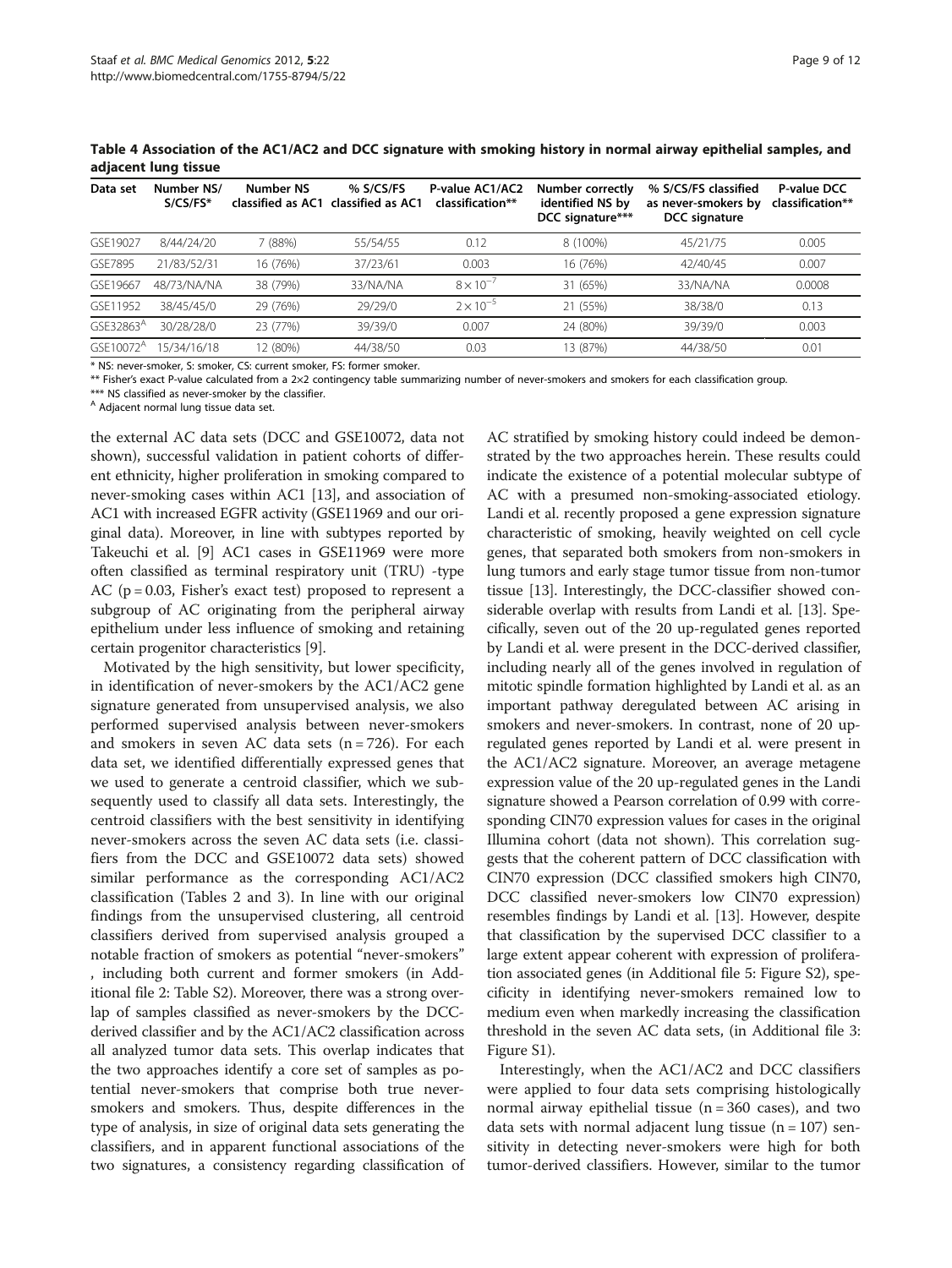<span id="page-9-0"></span>analysis never-smokers could not be singled out as unique group (Table [4\)](#page-8-0). Cigarette smoke exposure has been demonstrated to create a "field of injury" in airway epithelial cells [[27](#page-11-0)], and genes involved in regulation of oxidant stress, xenobiotic metabolism, and oncogenesis have been reported to be induced by smoking, while genes involved in tumor suppression and inflammation pathways have been reported to be down regulated [\[28](#page-11-0)]. The latter, in combination with findings by Landi et al. [[13\]](#page-10-0) that current smoking altered expression of immune response associated genes in non-tumor tissue, appears consistent with the functional association of the AC1/ AC2 signature (in [Additional file 4: Table S3\)](#page-10-0). Moreover, expression of several genes in the AC1/AC2 signature appear consistent with reports about gene expression changes in relation to smoking in airway epithelial cells. E.g., two (CX3CL1 and PLA2G10) of the 13 genes reported to be irreversibly altered by cigarette smoke by Spira et al. [\[28](#page-11-0)] are present in the AC1/AC2 gene signature. CX3CL1, a well-known chemokine, was found to be irreversibly downregulated in smokers [\[28](#page-11-0)], consistent with its lower expression in AC2 cases, while *PLA2G10* was found irreversibly upregulated in smokers [[28\]](#page-11-0), in line with its elevated expression in AC2 cases. Moreover, MUC5AC, GPX2, UCHL1, and CABYR have all been associated with increased expression in smokers compared to never-smokers, in line with their higher expression in the AC2 centroid compared to the AC1 centroid (in Additional file 1: Table S1) [[28](#page-11-0)–[30](#page-11-0)]. In addition to genes associated with smoking the AC1/AC2 classifier included several genes implicated in lung cancer tumorigenesis, such as KIT, ID1, MMP7, MYCN, XRN2, and CYP24A1, as well as type II pneumocyte marker genes such as NKX2-1 (TTF1/TITF1), LAMP3 (CD208), and surfactant proteins SFTPB and SFTPC (in Additional file 1: Table S1). Type II pneumocytes have an intriguing role in lung disease, as anomalies in pulmonary surfactant protein levels have been associated with certain respiratory diseases frequently observed in smokers [\[31](#page-11-0)]. Moreover, type II pneumocytes in the alveoli of the lung have been associated with progenitor-like characteristics due to their ability to regenerate the alveolar epithelium after injury and also play an important role in the innate immune response of the lung through secretion of surfactant proteins and different proinflammatory mediators [\[32,33\]](#page-11-0). Notably, the DCC-derived classifier also included, besides genes associated with proliferation, genes reported to be affected by smoking in airway epithelial cells, such as CX3CL1, GPX2, UCHL1, HLF [[28](#page-11-0)], CYP1B1 [[28](#page-11-0)], and S100A8 [\[34\]](#page-11-0), with expression consistent with previous reports. In summary, the findings of a considerable number of reported smoking induced genes with consistent expression in the tumor-derived gene signatures suggest that these signatures are in fact related to

patient smoking history. However, whether the relationship is due to expression differences in the tumor cells or the surrounding stromal tissue remains to be determined, as delineation of the expression from non-microdissected heterogeneous tissue is highly problematic.

Taken together, results from the current study in combination with previous reports on different AC subtypes [[6, 7, 9, 10\]](#page-10-0) indicate that never-smokers can not be completely separated from smokers based on transcriptional differences, and consequently, that AC arising in neversmokers do not appear to represent a distinct entity based on transcriptional patterns. Instead, this may suggest a shared biology between AC arising in never-smokers and in a subgroup of smokers, the latter thus perhaps representing tumors that arised in smokers "by chance", i.e., possibly independent, or less dependent, of a positive smoking history, which warrants further investigation.

#### Conclusions

In the current study we have sought to identify transcriptional patterns specific for never-smokers with AC compared to tumors arising in smokers. Both unsupervised and supervised gene expression analysis identified simple classifiers (harboring both smoking induced genes and genes implicated in lung tumorigenesis) with high sensitivity in identifying never-smokers across multiple AC and normal tissue data sets. Furthermore, and consistent between original and validation data sets, a subset of tumors arising in smokers (both current and ex) was classified together with tumors arising in neversmokers, thus together forming a subgroup of AC with shared transcriptional patterns and, as discussed above, also other strong similarities. Taken together, these analyses provide further insight into the heterogeneous transcriptional patterns occurring in AC stratified by smoking history.

## Additional files

[Additional file 1](http://www.biomedcentral.com/content/supplementary/1755-8794-5-22-S1.xls): Table S1. AC1/AC2 and supervised gene expression centroids. An Excel file, Table S1, containing gene expression centroids for the AC1/AC2 and seven gene signatures derived from supervised analysis.

[Additional file 2](http://www.biomedcentral.com/content/supplementary/1755-8794-5-22-S2.xls): Table S2. Fraction of smokers, subdivided also into current and former status, classified as never-smokers by classifiers derived from supervised analysis of seven AC data sets. An Excel file, Table S2, describing the fraction of true smokers overall, current smokers, and former smokers classified as never-smokers by classifiers derived from supervised analysis of seven AC data sets.

[Additional file 3](http://www.biomedcentral.com/content/supplementary/1755-8794-5-22-S3.pdf): Figure S1. Sensitivity and specificity of the DCC derived classifier for identification of never-smokers across different correlation classification cut-offs. A pdf file, Figure S1, showing the sensitivity and specificity of the DCC derived classifier for identification of never-smokers across different correlation classification cut-offs in seven data sets. Sensitivity and specificity for different Pearson correlation classification cut-offs are shown in the left subpanels, while the corresponding number of DCC-classified never-smokers and smokers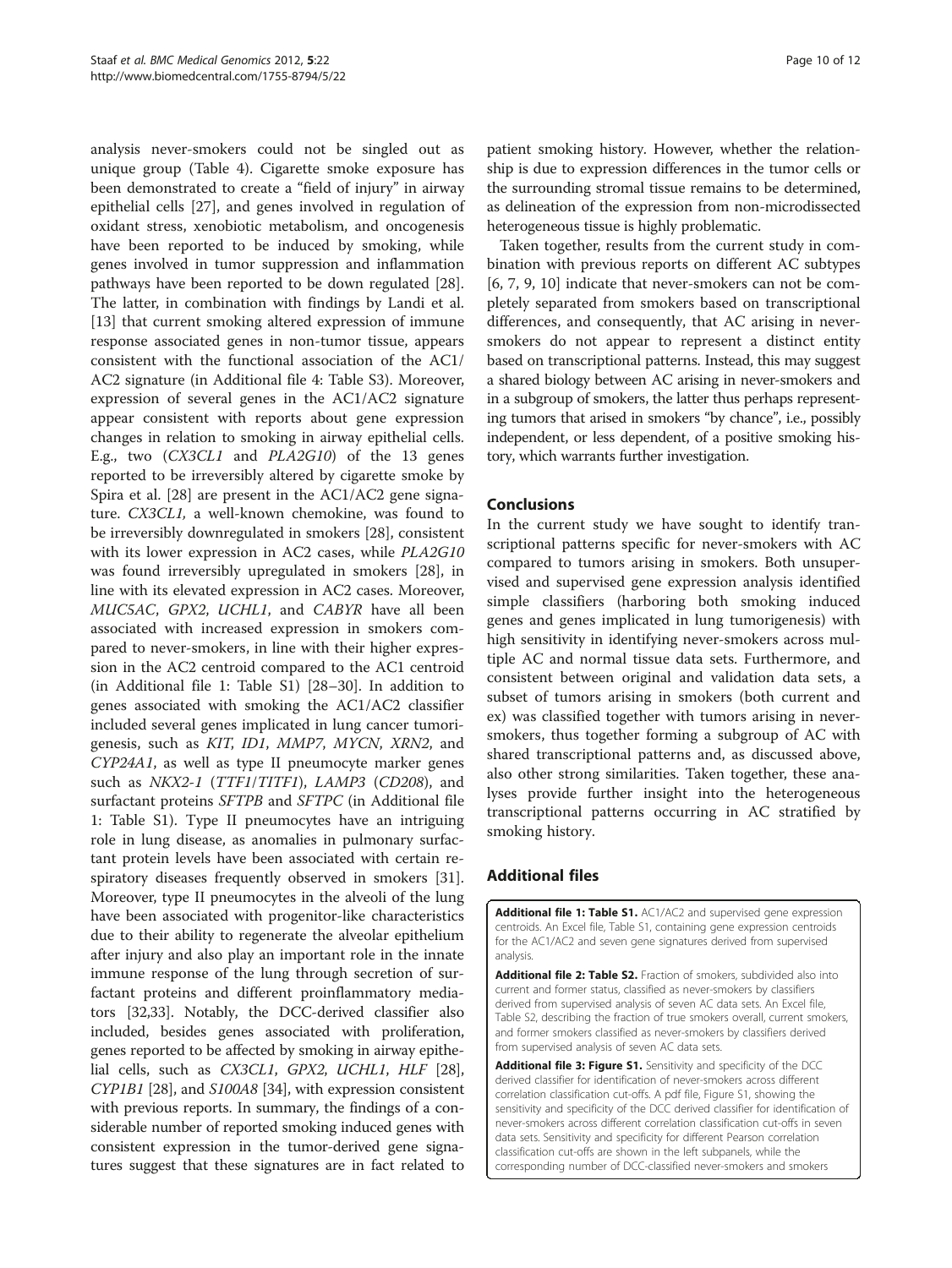<span id="page-10-0"></span>are shown in the right panel for respective data set. A) DCC-classifier applied to the DCC data set. B) DCC-classifier applied to GSE10072. C) DCC-classifier applied to GSE12667. D) DCC-classifier applied to GSE11969. E) DCC-classifier applied to Beer et al. F) DCC-classifier applied to GSE32863. G) DCC-classifier applied to the original 39 adenocarcinomas.

[Additional file 4](http://www.biomedcentral.com/content/supplementary/1755-8794-5-22-S4.xls): Table S3. Functional analysis of AC1/AC2 gene signature derived from unsupervised analysis, and the classifier derived from supervised analysis of the DCC data set using LitVAn and IPA. An Excel file, Table S3, showing results from Functional analysis of AC1/AC2 gene signature derived from unsupervised analysis, and the classifier derived from supervised analysis of the DCC data set using LitVAn and IPA.

[Additional file 5](http://www.biomedcentral.com/content/supplementary/1755-8794-5-22-S5.pdf): Figure S2 Expression of the CIN70 metagene across seven AC data sets classified by both unsupervised and supervised analysis. A pdf file, Figure S2, showing the log2ratio expression of the CIN70 metagene across seven AC data sets classified by both unsupervised and supervised analysis. CIN70 metagene expression displayed as box plots for true never-smokers and smokers (white), true current, former and never-smokers (gray), AC1 and AC2 classified samples (blue), and DCC centroid classified samples (red) in A) the DCC data set, B) GSE10072, C) GSE11969, D) GSE12667, E) Beer et al., F) GSE32863, and G) the original Illumina cohort of 39 AC. P-values were calculated using Wilcoxon's test (two groups) or Kruskal-Wallis test (three groups).

[Additional file 6](http://www.biomedcentral.com/content/supplementary/1755-8794-5-22-S6.pdf): Figure S3. Pack-year analysis of five data sets comprising normal airway epithelial cells or normal adjacent lung tissue classified by both unsupervised and supervised analysis. A pdf file, Figure S3, showing pack-year distribution for classification of five data sets using classifiers from unsupervised and supervised analyses. Pack-years for AC1/ AC2 classification (A) or DCC-classification (B) for GSE7895, GSE11952, GSE19027, GSE19667 and GSE32863 respectively.

P-values calculated using either Student's t-test or Wilcoxon's test.

[Additional file 7](http://www.biomedcentral.com/content/supplementary/1755-8794-5-22-S7.pdf): Figure S4. Expression of the CIN70 metagene across six data sets comprising normal airway epithelial cells or normal adjacent lung tissue classified by both unsupervised and supervised analysis. A pdf file, Figure S4, showing the expression of the CIN70 metagene across six data sets comprising normal airway epithelial cells or normal adjacent lung tissue classified by both unsupervised and supervised analysis. CIN70 metagene log2ratio expression are displayed as box plots for true neversmokers and smokers (white), true current, former and never-smokers (gray), AC1 and AC2 classified samples (blue), and DCC centroid classified samples (red) in A) GSE7895, B) GSE19027, C) GSE19667, D) GSE11952, E) normal samples in GSE10072, and F) normal samples in GSE32863. Pvalues were calculated using Wilcoxon's test (two groups) or Kruskal-Wallis test (three groups).

#### Competing interests

The authors declare that they have no competing interests.

#### Acknowledgements

We thank Erik Gyllstedt and Leif Hagman for including patients, Lena Mårtensson and Birgitta Sjögren for valuable administrative help, the Personnel at Ward no. 1 at Skåne University Hospital in Lund for their excellent involvement in the Southern Lung Cancer Study, the staff at the SCIBLU Genomics Core Facility at Lund University for technical support with Illumina analyses, and Il-Jin Kim at the Thoracic Oncology Program, Department of Surgery, University of California, US for critical reading of this manuscript.

#### Author details

<sup>1</sup>Department of Oncology, Clinical Sciences, Lund University and Skåne University Hospital, Barngatan 2:1, SE-22185 Lund, Sweden. <sup>2</sup>CREATE Health Strategic Center for Translational Cancer Research, Lund University, BMC C13, SE 221 84 Lund, Sweden. <sup>3</sup>Center for Molecular Pathology, Department of Laboratory Medicine, Lund University, SE 20502 Malmö, Sweden. 4 Department of Clinical Genetics, Lund University and Regional Laboratories Region Skåne, SE 22185 Lund, Sweden. <sup>5</sup>Department of Pathology, Lund University and Regional Laboratories Region Skåne, SE 22185 Lund, Sweden. 6 Department of Thoracic Surgery, Clinical Sciences, Lund University and Skåne University Hospital, SE 22185 Lund, Sweden.

#### Author's contributions

MP conceived of the study. JS, GJ, and MP wrote the manuscript. JS and GJ performed data analysis. MJ and AK performed array experiments. MJ, AS, SI, and MP performed IHC and mutational analysis. SBE, PJ, MS, and HP included the patients and contributed with tumor material. LJ initiated consecutive bio banking of fresh frozen lung cancer tissue, did most of the tissue sampling and performed the histopathological examinations. All authors approved the final manuscript.

#### Received: 29 November 2011 Accepted: 7 June 2012 Published: 7 June 2012

#### References

- 1. Jemal A, Bray F, Center MM, Ferlay J, Ward E, Forman D: Global cancer statistics. CA Cancer J Clin 2011, 61:69-90.
- 2. Sun S, Schiller JH, Gazdar AF: Lung cancer in never smokers-a different disease. Nat Rev Cancer 2007, 7:778–790.
- 3. Subramanian J, Govindan R: Lung cancer in never smokers: a review. J Clin Oncol 2007, 25:561–570.
- 4. Rudin CM, Avila-Tang E, Harris CC, Herman JG, Hirsch FR, Pao W, Schwartz AG, Vahakangas KH, Samet JM: Lung cancer in never smokers: molecular profiles and therapeutic implications. Clin Cancer Res 2009, 15:5646–5661.
- 5. Bryant CM, Albertus DL, Kim S, Chen G, Brambilla C, Guedj M, Arima C, Travis WD, Yatabe Y, Takahashi T, Brambilla E, Beer DG: Clinically relevant characterization of lung adenocarcinoma subtypes based on cellular pathways: an international validation study. PLoS One 2010, 5:e11712.
- 6. Hayes DN, Monti S, Parmigiani G, Gilks CB, Naoki K, Bhattacharjee A, Socinski MA, Perou C, Meyerson M: Gene expression profiling reveals reproducible human lung adenocarcinoma subtypes in multiple independent patient cohorts. J Clin Oncol 2006, 24:5079–5090.
- 7. Beer DG, Kardia SL, Huang CC, Giordano TJ, Levin AM, Misek DE, Lin L, Chen G, Gharib TG, Thomas DG, Lizyness ML, Kuick R, Hayasaka S, Taylor JM, Iannettoni MD, Orringer MB, Hanash S: Gene-expression profiles predict survival of patients with lung adenocarcinoma. Nat Med 2002, 8:816–824.
- Garber ME, Troyanskaya OG, Schluens K, Petersen S, Thaesler Z, Pacyna-Gengelbach M, van de Rijn M, Rosen GD, Perou CM, Whyte RI, Altman RB, Brown PO, Botstein D, Petersen I: Diversity of gene expression in adenocarcinoma of the lung. Proc Natl Acad Sci U S A 2001, 98:13784–13789.
- 9. Takeuchi T, Tomida S, Yatabe Y, Kosaka T, Osada H, Yanagisawa K, Mitsudomi T, Takahashi T: Expression profile-defined classification of lung adenocarcinoma shows close relationship with underlying major genetic changes and clinicopathologic behaviors. J Clin Oncol 2006, 24:1679-1688.
- 10. Bhattacharjee A, Richards WG, Staunton J, Li C, Monti S, Vasa P, Ladd C, Beheshti J, Bueno R, Gillette M, Loda M, Weber G, Mark EJ, Lander ES, Wong W, Johnson BE, Golub TR, Sugarbaker DJ, Meyerson M: Classification of human lung carcinomas by mRNA expression profiling reveals distinct adenocarcinoma subclasses. Proc Natl Acad Sci U S A 2001, 98:13790–13795.
- 11. Jonsson G, Staaf J, Olsson E, Heidenblad M, Vallon-Christersson J, Osoegawa K, de Jong P, Oredsson S, Ringner M, Hoglund M, Borg A: High-resolution genomic profiles of breast cancer cell lines assessed by tiling BAC array comparative genomic hybridization. Genes Chromosomes Cancer 2007, 46:543–558.
- 12. Shedden K, Taylor JM, Enkemann SA, Tsao MS, Yeatman TJ, Gerald WL, Eschrich S, Jurisica I, Giordano TJ, Misek DE, Chang AC, Zhu CQ, Strumpf D, Hanash S, Shepherd FA, Ding K, Seymour L, Naoki K, Pennell N, Weir B, Verhaak R, Ladd-Acosta C, Golub T, Gruidl M, Sharma A, Szoke J, Zakowski M, Rusch V, Kris M, Viale A, Motoi N, Travis W, Conley B, Seshan VE, Meyerson M, Kuick R, Dobbin KK, Lively T, Jacobson JW, Beer DG: Gene expression-based survival prediction in lung adenocarcinoma: a multi-site, blinded validation study. Nat Med 2008, 14:822–827.
- 13. Landi MT, Dracheva T, Rotunno M, Figueroa JD, Liu H, Dasgupta A, Mann FE, Fukuoka J, Hames M, Bergen AW, Murphy SE, Yang P, Pesatori AC, Consonni D, Bertazzi PA, Wacholder S, Shih JH, Caporaso NE, Jen J: Gene expression signature of cigarette smoking and its role in lung adenocarcinoma development and survival. PLoS One 2008, 3:e1651.
- 14. Ding L, Getz G, Wheeler DA, Mardis ER, McLellan MD, Cibulskis K, Sougnez C, Greulich H, Muzny DM, Morgan MB, Fulton L, Fulton RS, Zhang Q, Wendl MC, Lawrence MS, Larson DE, Chen K, Dooling DJ, Sabo A, Hawes AC, Shen H, Jhangiani SN, Lewis LR, Hall O, Zhu Y, Mathew T, Ren Y, Yao J, Scherer SE,